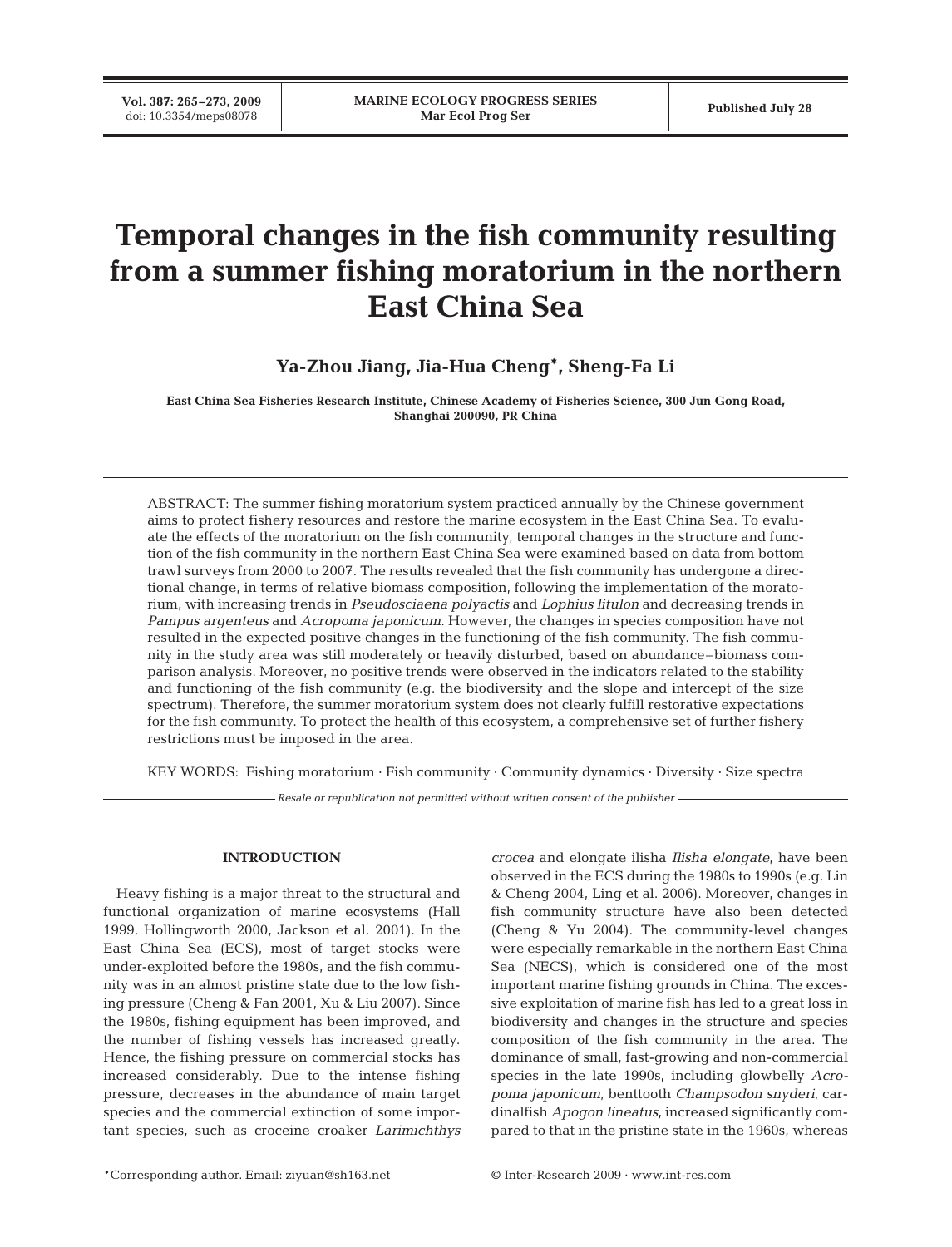a decrease in the relative abundance of large-scale, commercial species and in the mean weight of these populations were observed under the impacts of fishing (Cheng et al. 2006, Li et al. 2007).

In order to protect fishery resources effectively, the Chinese government has since 1998 implemented a new seasonal fishing moratorium system (annually from 16 June to 15 September) in the sea areas north of 26° N. During the annual moratorium, the 2 main types of fishing gear (bottom trawling and stow net fishing) are banned. Fishing efforts declined sharply in summer, following the declaration of the moratorium, and subsequently returned to the original level after the 3 mo moratorium.

Since most fish species in the study area spawn annually in summer (Zhuang et al. 2006), the summer fishing moratorium system was expected to protect the young of importantly commercial species and restore the disturbed marine ecosystem. Previous studies revealed that some target stocks have restored gradually. Catch rates and fish sizes for these stocks have increased to different degrees (Cheng et al. 1999, Yan et al. 2006). But how the status of the fish community has changed since the implementation of the moratorium was not clear. Hence, we used a suite of community metrics to explore changes in the structure of the fish community during the recent decade, which should help us to comprehensively evaluate the effects of the moratorium.

However, we could not simply evaluate the effects of the moratorium on the fish community by comparing the 2 discrete time series separated by the implementation of fishing moratorium system, because there was no comprehensive information on the status of the fish community structure prior to the full implementation of the fishing moratorium in the NECS. Hence, we must look for consistent changes over time that might indicate the effects of the summer fishing moratorium system on the fish community. Changes in the fish community in a presumably positive direction, which would be reflected through temporal changes in community metrics, were expected following the moratorium. If consistent changes occurred and there was evidence that the changes were caused by decreased fishing pressure following the moratorium, we could conclude that the moratorium had played a positive role in the restoration process of the fish community in the study area.

Several community metrics have been proposed to reflect the changes in the fish community in relation to fishing (Rice 2000, Rochet & Trenkel 2003). Most are sensitive to specific aspects of structural or functional change in a community, and each has particular advantages and disadvantages (Magurran 1988, Greenstreet & Hall 1996, Rice 2000). Thus, we examined multiple indicators to capture the structural and/or functional changes in the study community. We used species diversity indices to examine the variation in species richness and evenness, abundance–biomass comparison (ABC) curves to evaluate the status of the fish community, time-lag analyses to explore the temporal variation in fish community composition in terms of relative biomass, and size spectra to examine the functional changes in the NECS fish community over the period from 2000 to 2007.

## **MATERIALS AND METHODS**

**Study area.** Fig. 1 shows the study area. It is located in the NECS, which is a large continental shelf sea, extending from 29°30' to 31°30' N and from 123°00' to 125°00' E. The area is characterized by high productivity, due to the comprehensive influence of Yangtze River Diluted Water, Chinese Coastal Water, and the Taiwan Warm Current (Lie & Cho 2002). The Zhoushan and Yangtze River estuary fishing grounds are both located in the area, which is known to be the spawning and feeding grounds for many commercially important species, such as hairtail *Trichiurus haumela* and small yellow croaker *Pseudosciaena polyactis* (Zhuang et al. 2006). Hence, the analysis of changes in the fish community in this area is advantageous to the evaluation of effects of the summer moratorium system on fishery resources and the marine ecosystem.

**Data sources.** The present paper presents an analysis of changes in the community structure in the NECS using data from bottom trawl surveys that were conducted in late April in the years 2000 to 2007. During each cruise, 19 to 22 tows of 1 h each (3 knots) were carried out with pair-trawlers fitted with 25 mm mesh cod end line. The sampling stations were randomly selected, generally from single sampling stations established at intervals of  $0.5^{\circ}$  N  $\times$  0.5° E. The abundance and biomass of all species in the catch were determined, either through total counts, if the haul was manageable, or through sub-sampling, if the catch was large.

Since April was one of the months farthest from the end of the moratorium, it was useful in evaluating the survey data regarding the more enduring effects of the moratorium, while the present study was not particularly sensitive to the immediate benefits of the closure.

**Species diversity and dominant species analysis.** Since the individual sizes of fish species differed greatly, the indices over the period from 2000 to 2007 in the study area were expressed in the terms of relative biomass (kg  $h^{-1}$ ) rather than number of individuals (Wilhm 1968, Xu & Jin 2005). The Shannon-Wiener diversity index  $H'$  was used for species diversity, and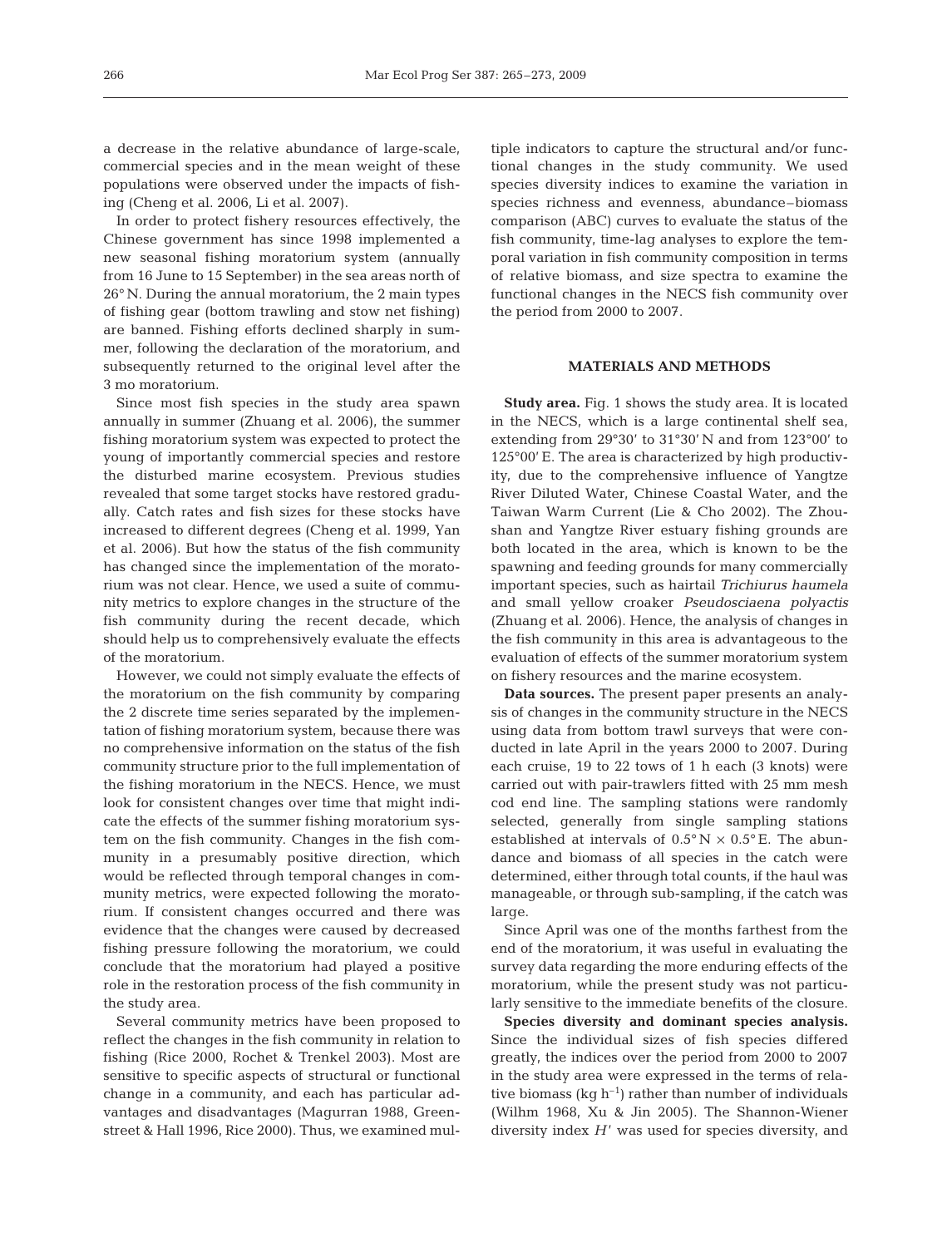

Fig. 1. Map showing the study area and sampling stations. Powered boat fishing is banned all year long inshore of the fishing prohibition line. Black points: sampling locations

Pielou's evenness index *J'* was used for evenness. The diversity indices N1 and N2 of Hill (1973) were also assessed, as they are less sensitive to the dominant species and the sampling effort, respectively, than those previously mentioned (Lande 1996, Blanchard et al. 2004). Any changes in these diversity indices were determined using the non-parametric Spearman rank correlation coefficient (Zar 1999).

According to Jin & Tang (1996), Hill's N2 was also used to examine the variation in the number of dominant species. Dominant species were determined by their percentages in the total catch by weight.

**Abundance–biomass comparison.** An ABC curve consists of 2 *K*-dominance curves, 1 each for biomass and abundance. The difference between the 2 curves may assume 3 possible forms, representing undisturbed, moderately disturbed and heavily disturbed fish communities (Warwick 1986, Warwick et al. 1987). For undisturbed communities, it is expected that the biomass curve lie above the abundance curve throughout its entire length when biomass is dominated by one or several large species represented by only a few individuals. At moderate disturbance, the large competitively dominant species are eliminated, and the inequality in size between the numerically dominant species and the species with high biomass is reduced, so that biomass and abundance curves are close and may intersect. As disturbance increases, communities become dominated numerically by one or several small species. In this case, the abundance curve is above the biomass curve throughout its length. We were also able to use the *W*-statistic as an indicator of the status

of fish communities; this statistic is based on the relative positions of the 2 *K*-dominance curves. The lower the *W*-statistic was, the more heavily the fish communities were disturbed (Blanchard et al. 2004).

ABC curves were constructed and the *W*-statistic was calculated using PRIMER soft (Warwick & Clarke 1994). Time series of the *W*-statistic were assessed for significant trends using the non-parametric Spearman rank correlation coefficient (Zar 1999, Yemane et al. 2005).

**Size spectrum.** The size spectrum, relationships between abundance and body size regardless of taxonomy, can be calculated from simple size–abundance data. This measure was proposed by Sheldon et al. (1972) and was considered to be an index reflecting the functional properties of fish communities (Blanchard et al. 2005). The underlying hypothesis, based on trophodynamic transfer efficiencies, is that, although the richness and relative abundance of species is highly variable, the biomass and numbers of individuals (polled across all species) decreases log-linearly with size. The slope and intercept of a size spectrum are properties of the size spectrum that can be compared within a single community over time. Differences in productivity should appear as differences in intercepts, whereas differences in transfer efficiencies should appear as differences in slopes (Boudreau & Dickie 1992, Rice & Gislalson 1996).

The original data were catch numbers standardized by length category. Individual weights were transformed to lengths using the standard equation  $L =$  $100 \times W^{1/3}$  (Xu & Jin 2005, Cheng et al. 2006). All indi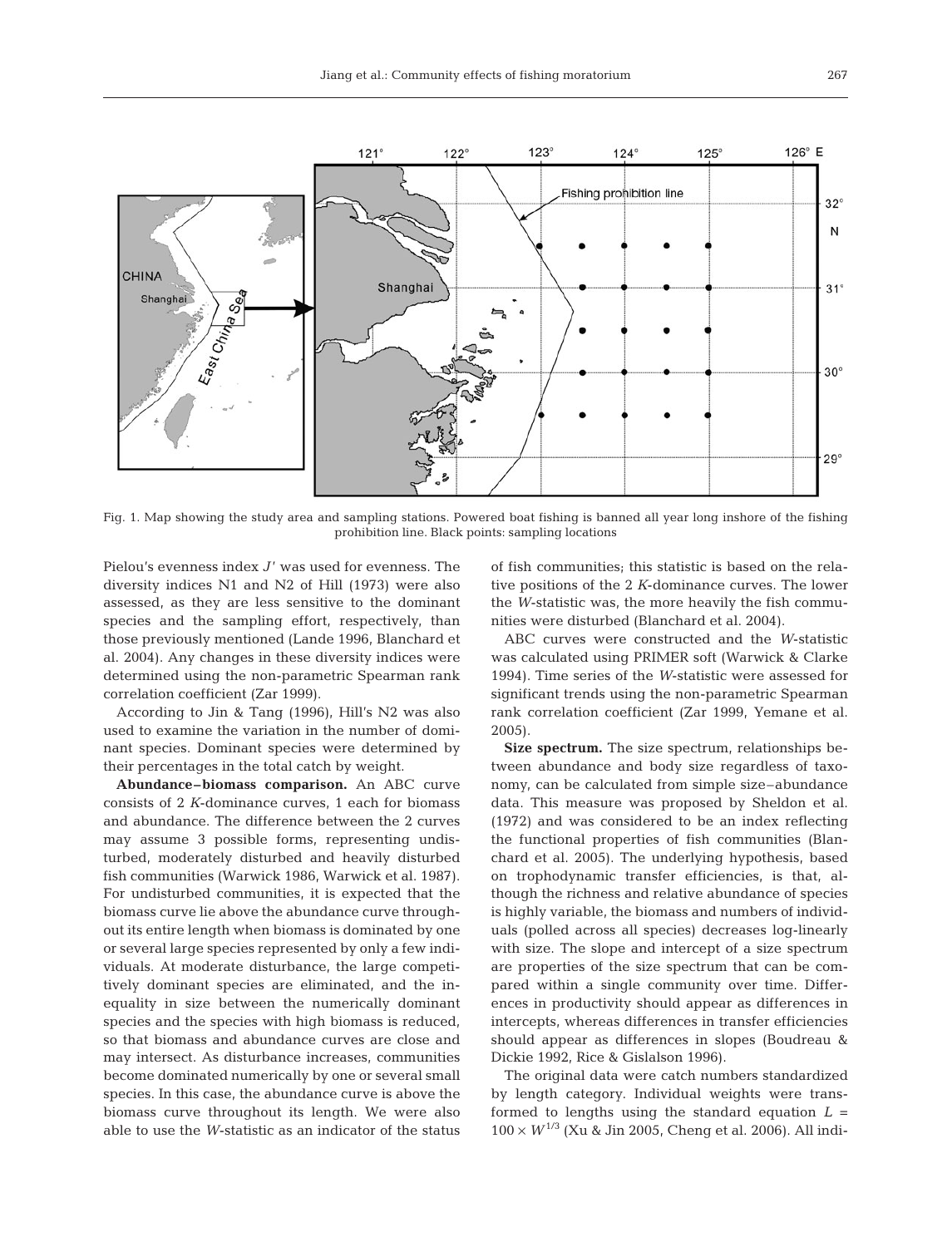viduals were divided into 7 size classes. Size spectra were constructed by plotting the natural logarithm of the summed numbers against the natural logarithm of midsize in the corresponding size class. Positive or negative trends in the slopes and intercepts of size spectra were evaluated by comparing the rank correlation statistics for the time series.

**Temporal variation of species composition.** Many community metrics are necessary in order to quantify temporal variation in the relative abundance of species in a community (Frost et al. 1995, Micheli et al. 1999). To detect changes in species composition with time, we calculated Euclidean distances of timelagged abundance matrices, regressed this distance against the square root of the time lag (linear regression), and used the slope of this relationship as an indicator for change (Collins et al. 2000, Trenkel & Rochet 2003).

The analytical steps were as follows: the first step in the analysis was to calculate a triangular dissimilarity matrix from the species-by-time rectangular data matrix using Euclidean distances. To reduce the weighting of abundant species, we calculated Euclidean distances based on the relative biomass data through root-root transformation (Field et al. 1982, Clarke 1993); next, the Euclidean distance values were plotted against time lag for all lags below the diagonal in the triangular resemblance matrix. In the present study, there were 7 one-year time lags (2000 vs. 2001, 2001 vs. 2002, … 2006 vs. 2007), 6 two-year time lags (2000 vs. 2002, 2001 vs. 2003, … 2005 vs. 2007) through 1 seven-year time lag, for a total of 28 time lags over the entire data set. The time-lag analytical approach can produce a number of general theoretical patterns with time-series data. If the regression line is significant, positive, and linear, then it implies that the assemblage in question is undergoing directional change. If the regression line is not significant or the slope is not significantly different from zero, then it implies fluctuation or stochastic variation over time. If the slope of the line is negative, then it implies the species composition is converging on a community-type characteristic of one of the early sample periods.

## **RESULTS**

## **Species diversity and dominant species**

The 4 diversity indices  $(H', J', N1, N2)$  used in the NECS during the study period are shown in Table 1. The results of time series for these indices indicated that there were no significant time trends for the 4 diversity indices  $(p > 0.05$  in all cases).

Dominant species determined by using Hill's N2 and their percentages in the total catch by weight are shown in Table 2. The number of dominant species appeared to fluctuate during the study periods, with a

Table 1. Species diversity of the fish community in the northern East China Sea from 2000 to 2007. *J* ': Pielou's evenness; *H*': Shannon-Wiener diversity index; N1: Hill's N1; N2: Hill's N2

| Year |      | H'   | N1    | N2   |
|------|------|------|-------|------|
| 2000 | 0.54 | 2.10 | 8.20  | 5.21 |
| 2001 | 0.54 | 2.05 | 7.80  | 5.20 |
| 2002 | 0.38 | 1.50 | 4.48  | 2.20 |
| 2003 | 0.53 | 2.04 | 7.73  | 4.32 |
| 2004 | 0.55 | 2.08 | 7.97  | 5.34 |
| 2005 | 0.62 | 2.39 | 10.95 | 7.70 |
| 2006 | 0.42 | 1.61 | 5.02  | 2.50 |
| 2007 | 0.48 | 1.98 | 7.22  | 4.36 |

Table 2. Dominant fish species determined by Hill's N2 and their percentages in the total catch by weight in the northern East China Sea from 2000 to 2007. *K*: growth coefficient; AFM: age at first maturity; information on life-history parameters is from Lin et al. (2006).  $*$ : no data;  $-$ : species was not dominant in corresponding year

| <b>Species</b>          | Life-history<br>Percentages in total catch by weight -<br>Common name |         |            |       |                          |                          |       |                          |       |                          |       |
|-------------------------|-----------------------------------------------------------------------|---------|------------|-------|--------------------------|--------------------------|-------|--------------------------|-------|--------------------------|-------|
|                         |                                                                       |         | parameters | 2000  | 2001                     | 2002                     | 2003  | 2004                     | 2005  | 2006                     | 2007  |
|                         |                                                                       | К       | AFM        |       |                          |                          |       |                          |       |                          |       |
| Trichiurus haumela      | Hairtail                                                              | 0.46    | 1 yr       | 18.18 | 25.8                     | 66.46                    | 13.06 | 48.55                    | 12.96 | 11.03                    | 11.67 |
| Setipinna taty          | Scaly hairfin anchovy                                                 | 0.38    | 1 yr       | 12.49 | 4.67                     | 9.23                     | 43.43 | 8.26                     | 7.47  |                          |       |
| Pseudosciaena polyactis | Small yellow croaker                                                  | 0.49    | 1 yr       | 12.54 | 13.45                    | $\overline{\phantom{0}}$ | 13.79 | 18.19                    | 24.73 | 62.24                    | 40.79 |
| Pampus argenteus        | Silver pomfret                                                        | 0.32    | 1 yr       | 19.68 | 30.54                    | $\overline{\phantom{0}}$ | 7.18  | $\overline{\phantom{0}}$ | 7.35  | $\equiv$                 |       |
| Apogon lineatus         | Cardinalfish                                                          |         | $\star$    | 17.6  | -                        |                          |       |                          |       |                          |       |
| Harpadon nehereus       | Bombay duck                                                           | $\ast$  | $\ast$     | -     | 9.26                     | -                        |       |                          |       | -                        | 8.7   |
| Engraulis japonicus     | Japanese anchovy                                                      |         | $\star$    | -     | -                        |                          | -     | $\overline{\phantom{a}}$ | 6.33  | $\overline{\phantom{0}}$ | 19.98 |
| Erisphex potti          | Spotted velvetfish                                                    |         |            | -     | $\overline{\phantom{0}}$ |                          | -     | $\overline{\phantom{a}}$ | 9.11  | -                        | -     |
| Lophius litulon         | Anglerfish                                                            | $\star$ |            |       |                          |                          |       |                          | 17.23 | -                        |       |
| Total                   |                                                                       |         |            | 80.5  | 83.72                    | 75.69                    | 77.46 | 75                       | 85.18 | 73.27                    | 81.14 |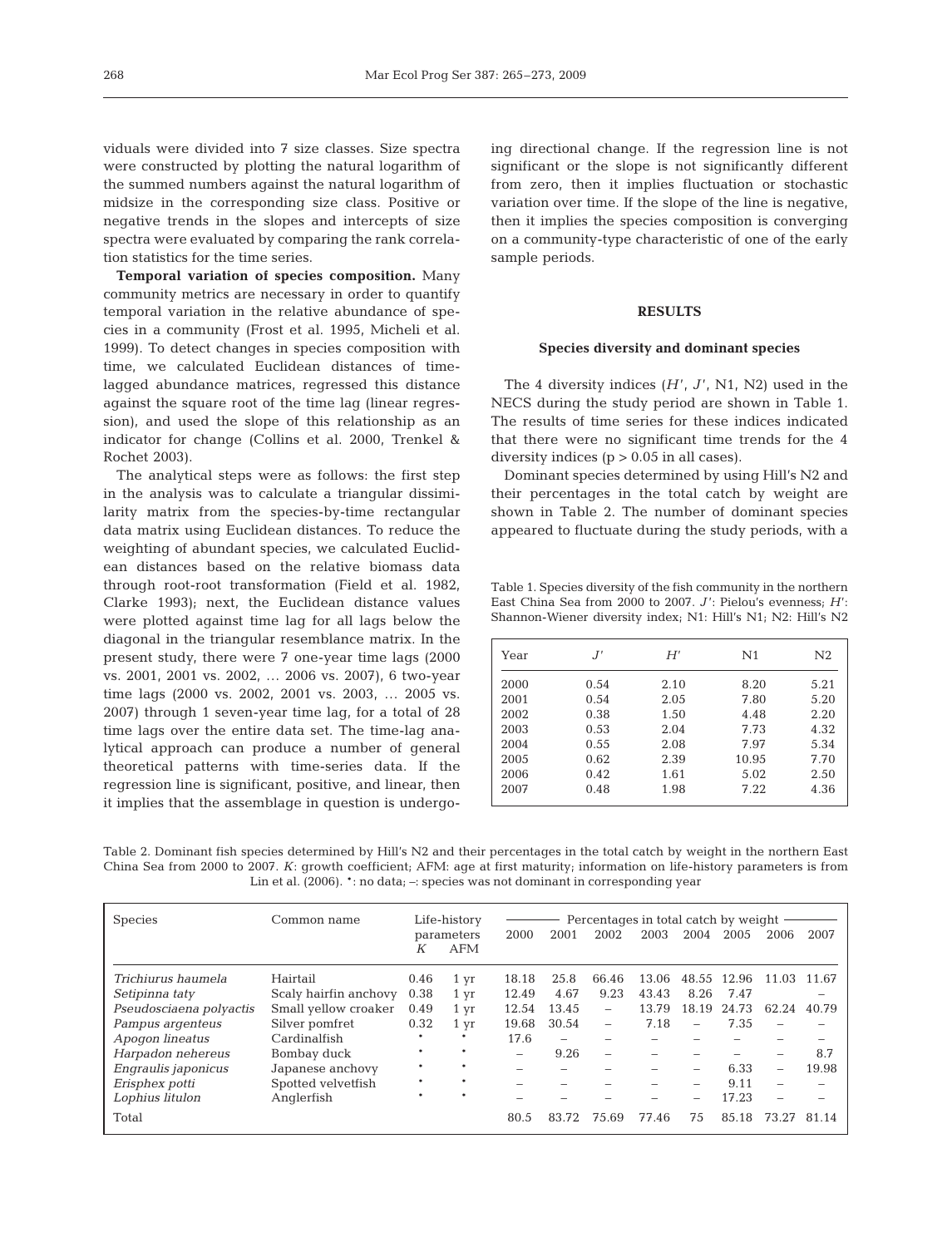maximum of 7 in 2005 and a minimum of 2 in 2002 and 2006. Small yellow croaker *Pseudosciaena polyactis* and hairtail *Trichiurus haumela* were the 2 most dominant species in the NECS, but the percentages of the 2 species were not stable over the study period.

# **Abundance–biomass comparison**

Fig. 2 shows the ABC curves for the survey data in the NECS. Except for 2003, the biomass curves lie above the abundance curves, or the 2 curves cross



Fig. 2. Abundance–biomass comparison curves for the survey data from 2000 to 2007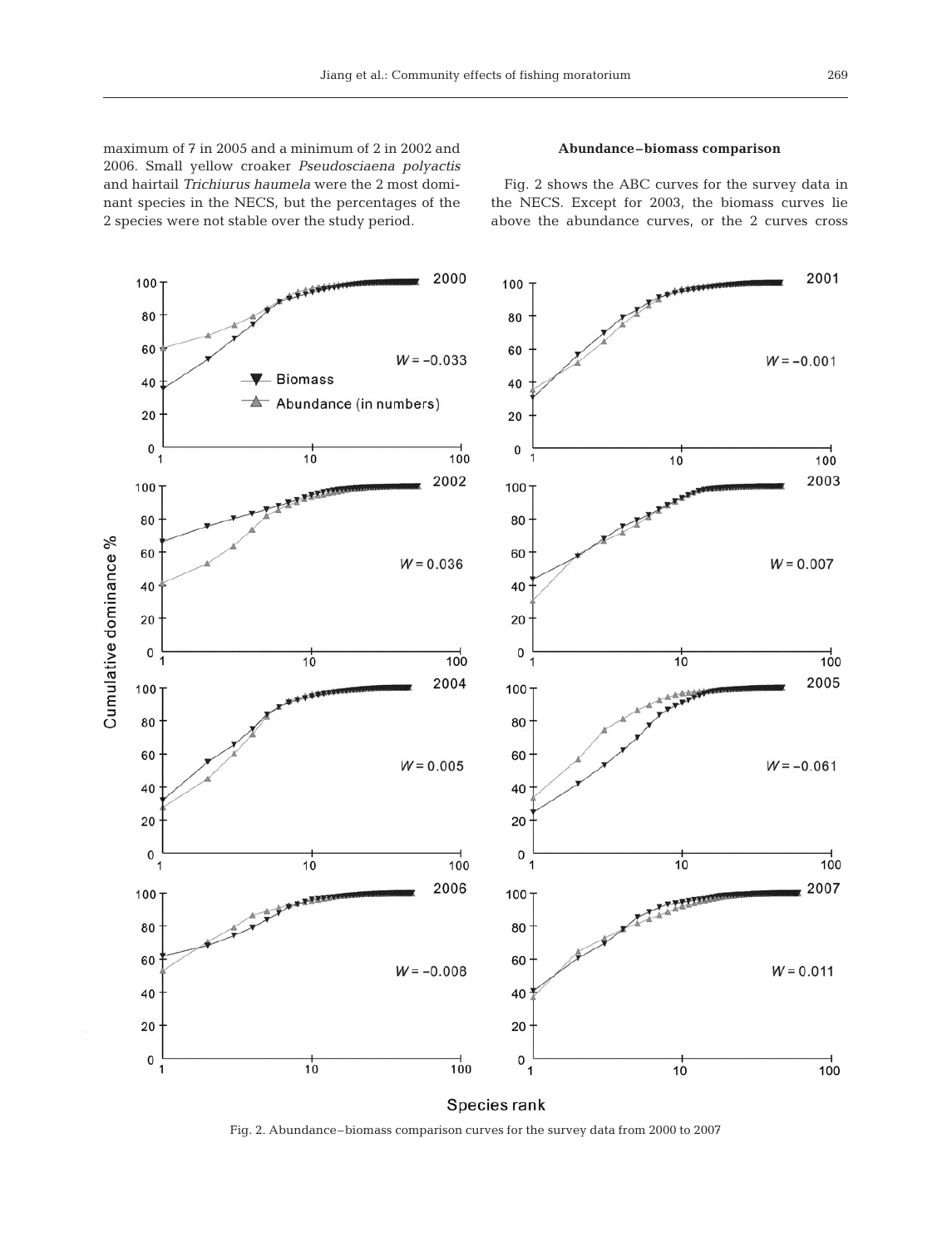once or twice, which indicates moderately or heavily disturbed patterns in the fish community for the period from 2000 to 2007. Time-series analysis shows that the *W*-statistic has changed little in the last decade (Spearman  $R = -0.020$ ,  $p > 0.05$ ).

## **Size spectrum**

The linear model with ln-transformed size class as the term fit the ln-transformed abundance well for all years. All slopes and intercepts were significantly different from 0, with all slopes being negative (Table 3). In the study periods, the trends over time in the slope and intercept were not significant  $(p > 0.05$  in all cases).

## **Species composition**

Table 4 is the Euclidean distance (ED) resemblance matrix. Cells in the ED matrix represent distances between samples over time. The estimated slope of the Euclidean distances regressed against the square root of the time lag was  $1.297$  ( $F = 8.145$ , df = 26, p = 0.008, linear  $R^2 = 0.238$ ; Fig. 3). Unfortunately, the regression

Table 3. Statistics for the fit of linear models to annual size spectra from survey data. For statistics of model fit,  $df = 1,6$  for all regressions. Model fit, plus parameter estimates (Est.), standard errors (SE), and  $t$ -values for  $H_0$  (that parameter = 0) are based on the same number of observations (7 size classes). \*\*\*p < 0.001

| Year | —— Model fit |              |       | $\sim$ $-$   | Slope     |       |       | $\overline{\phantom{m}}$ Intercept $\overline{\phantom{m}}$ |       |
|------|--------------|--------------|-------|--------------|-----------|-------|-------|-------------------------------------------------------------|-------|
|      | F            | $\mathbf{p}$ | $R^2$ | Est.         | <b>SE</b> | t.    | Est.  | <b>SE</b>                                                   | t.    |
| 2000 | 33.17        | 0.002        | 0.87  | $-6.43$ 1.12 |           | 7.67  | 23.60 | 3.08                                                        | 5.76  |
| 2001 | 8.18         | 0.045        | 0.67  | $-5.12$ 1.79 |           | 2.86  | 20.00 | 4.99                                                        | 4.01  |
| 2002 | 7.92         | 0.037        | 0.61  | $-3.19$      | 1.13      | 2.81  | 15.28 | 3.05                                                        | 5.01  |
| 2003 | 130.43       | ***          | 0.96  | $-5.96$      | 0.52      | 11.42 | 23.28 | 1.47                                                        | 15.80 |
| 2004 | 99.27        | ***          | 0.96  | $-7.21$      | 0.72      | 9.96  | 26.77 | 2.11                                                        | 12.66 |
| 2005 | 25.21        | 0.007        | 0.86  | $-4.00$      | 0.80      | 5.02  | 16.83 | 2.07                                                        | 8.13  |
| 2006 | 15.98        | 0.010        | 0.76  | $-4.37$      | 1.09      | 4.00  | 18.60 | 3.08                                                        | 6.04  |
| 2007 | 7.20         | 0.004        | 0.59  | $-5.16$      | 1.93      | 2.68  | 20.38 | 5.43                                                        | 3.75  |

Table 4. Euclidean distance matrix over time for the fish community in the northern East China Sea

| Year | 2000  | 2001 | 2002  | 2003 | 2004 | 2005 | 2006 |
|------|-------|------|-------|------|------|------|------|
| 2001 | 7.84  |      |       |      |      |      |      |
| 2002 | 9.57  | 7.63 |       |      |      |      |      |
| 2003 | 9.04  | 9.02 | 9.51  |      |      |      |      |
| 2004 | 8.86  | 5.62 | 6.82  | 7.85 |      |      |      |
| 2005 | 9.53  | 9.76 | 10.74 | 6.8  | 7.67 |      |      |
| 2006 | 10.19 | 9.33 | 10.46 | 7.34 | 7.32 | 6.79 |      |
| 2007 | 9.47  | 8.1  | 10.2  | 9.02 | 7.06 | 7.49 | 6.95 |



Fig. 3. Time-lag analysis of fish community dynamics, showing directional change in terms of relative biomass. sqrt: square root

coefficient  $R^2$  was small due to the high stochastic variation between sample intervals, but we could still conclude that the fish community in the present study was undergoing directional change (Collins et al. 2000).

Time series of the catch per unit effort (CPUE) of some important fish species and their percentages in

> the total catch were assessed using the non-parametric Spearman rank correlation coefficient to identify the species responsible for directional changes in the fish community. A total of 89 fish species were encountered in the surveys. 'Important species' occurred in all 8 survey years. The number of these species was 22, and they accounted for at least 79% of the total catch by mass during the survey period from 2000 to 2007. Therefore, these species basically represented the species composition of the study community. Time-series analysis for the CPUE of 22 populations indicated that there were significant changes in 4 populations during the study period; 2 populations increased significantly (small yellow croaker, anglerfish *Lophius litulon*), while 2 populations significantly decreased (silver pomfret *Pampus argenteus*, glowbelly). At the same time, the percentages in the total catch for these 4 populations also underwent significant changes, with 2 populations (small yellow croaker, anglerfish) increasing and 2 populations (silver pomfret, glowbelly) decreasing (Table 5).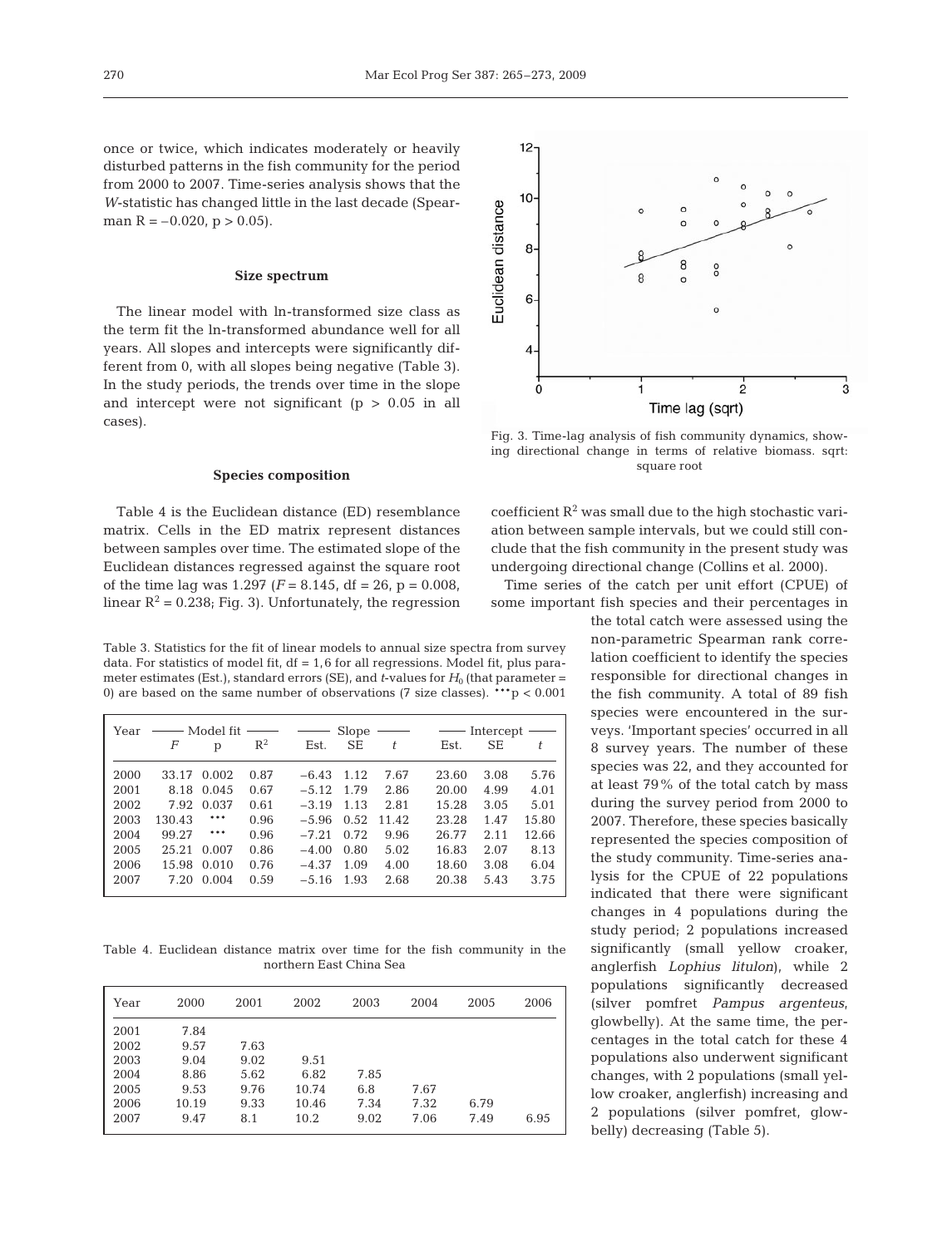Table 5. Spearman rank correlation coefficients of catch per unit effort (CPUE) for 22 species and their biomass percentages in the total catch from 2000 to 2007, in the northern East China Sea. **\***p < 0.05; **\*\***p < 0.01

| <b>Species</b>           | Common name             | Spearman rank correlation coefficient<br>CPUE $(kq h^{-1})$ | <b>Biomass</b><br>percentage |
|--------------------------|-------------------------|-------------------------------------------------------------|------------------------------|
| Argyrosomus argentatus   | White croaker           | 0.405                                                       | 0.405                        |
| Saurida elongata         | Slender lizardfish      | 0.167                                                       | 0.095                        |
| Thrissa kammalensis      | Rednose anchovy         | $-0.623$                                                    | $-0.623$                     |
| Psenopsis anomala        | Japanese butterfish     | 0.619                                                       | 0.619                        |
| Trichiurus haumela       | Hairtail                | $-0.238$                                                    | $-0.643$                     |
| Champsodon snyderi       | <b>Benttooth</b>        | $-0.238$                                                    | $-0.143$                     |
| Acropoma japonicum       | Glowbelly               | $-0.905*$                                                   | $-0.857**$                   |
| Minous monodactylus      | Grey goblinfish         | 0.635                                                       | 0.611                        |
| Lophius litulon          | Anglerfish              | $0.881**$                                                   | $0.876**$                    |
| Setipinna taty           | Scaly halffin anchovy   | $-0.381$                                                    | $-0.500$                     |
| Johnius grypotus         | Corvina                 | 0.143                                                       | 0.143                        |
| Chaeturichthys hexanema  | Pinkgray goby           | 0.286                                                       | 0.143                        |
| Harpadon nehereus        | Bombay duck             | 0.452                                                       | 0.357                        |
| Chelidonichthys spinosus | Red qurnard             | 0.286                                                       | $-0.048$                     |
| Bregmaceros macclellandi | Spotted codlets         | 0.500                                                       | 0.500                        |
| Erisphex potti           | Spotted velvetfish      | 0.429                                                       | 0.238                        |
| Benthosema pterotum      | Skinnycheek lanternfish | $-0.024$                                                    | $-0.095$                     |
| Engraulis japonicus      | Japanese anchovy        | 0.235                                                       | 0.405                        |
| Apogon lineatus          | Cardinalfish            | $-0.643$                                                    | $-0.595$                     |
| Pseudosciaena polyactis  | Small yellow croaker    | $0.810**$                                                   | $0.905**$                    |
| Lepidotrigla alata       | Searobin                | $-0.214$                                                    | $-0.214$                     |
| Pampus argenteus         | Silver pomfret          | $-0.857**$                                                  | $-0.762**$                   |

## **DISCUSSION AND CONCLUSIONS**

The summer fishing moratorium has been fully implemented in the ECS for >10 yr. One might expect the moratorium to have played a positive role in improving the structure and function of the fish community and restoring ecosystem health in the study area. However, the above results provide no evidence that the fish community developed in the expected direction following the implementation of the moratorium. Most of community metrics indicated that the fish community did not change in the expected positive directions.

Diversity indices are classic in the research field of community ecology. Since there is a positive relationship between diversity and ecosystem functions and structures (Worm et al. 2006), the metrics of species diversity have been used widely to capture the changes in fish communities. In the NECS, the fish community had experienced great losses of species richness and species diversity due to over-fishing during recent decades (Cheng et al. 2006, Li et al. 2007). The recovery of species diversity was expected following the declaration of summer moratorium. Unfortunately, none of the diversity indices showed a significant directional change in the studied area during the entire study period, and the present diversity indices were clearly lower than those determined for the pris-

tine state found in the 1960s, for which the diversity indexes  $H'$  and  $J'$  were 2.59 and 0.68, respectively (Li et al. 2007). The above results suggest that the fishing moratorium system did not play a clearly positive role in the recovery of species diversity in the study area.

In the present study, the results of the ABC curves and their corresponding *W*-statistics for the fish communities suggested that the fish community in the NECS was moderately or heavily disturbed. Based on theory regarding the ABC method, the community is supposed to be dominated by *r*-selected species (fast-growing, small, opportunistic) in a disturbed state (Warwick 1986, Warwick & Clarke 1987). During our study period, the dominance of *r*-selected species

had increased significantly in the fish community compared to their presence in the pristine state in the 1960s (Cheng et al. 2006, Li et al. 2007). On the one hand, the dominance of small, fast-growing fishes had increased significantly (Li et al. 2007). On the other hand, the biological parameters, including average body length and median age at maturity, of some typifying species of the community, such as small yellow croaker and hairtail, had decreased compared to those determined in the pristine state before the 1980s, showing the survival strategy of these stocks to have changed to that of *r*-selected species (Zhou et al. 2002, Lin & Cheng 2004). Details on the present life-history parameters of the dominant species are shown in Table 2.

After implementation of the summer moratorium, one might have expected decreased stress in the study community. Although the summer fishing moratorium system was strictly implemented by the Chinese Government, the moratorium did not significantly decrease the stress on the fish community in the study area, as indicated by *W*-statistics (Fig. 2). This is probably due to the seriously increased fishing pressure after the 3 mo annual moratorium implementation.

Cheng et al. (2006) compared trawl survey data collected in the NECS in 1962 with that collected in 2006 and found there was a decreasing trend in the slope of the size spectrum, reflecting changes in turnover rate toward a relative decline. In our study, no significant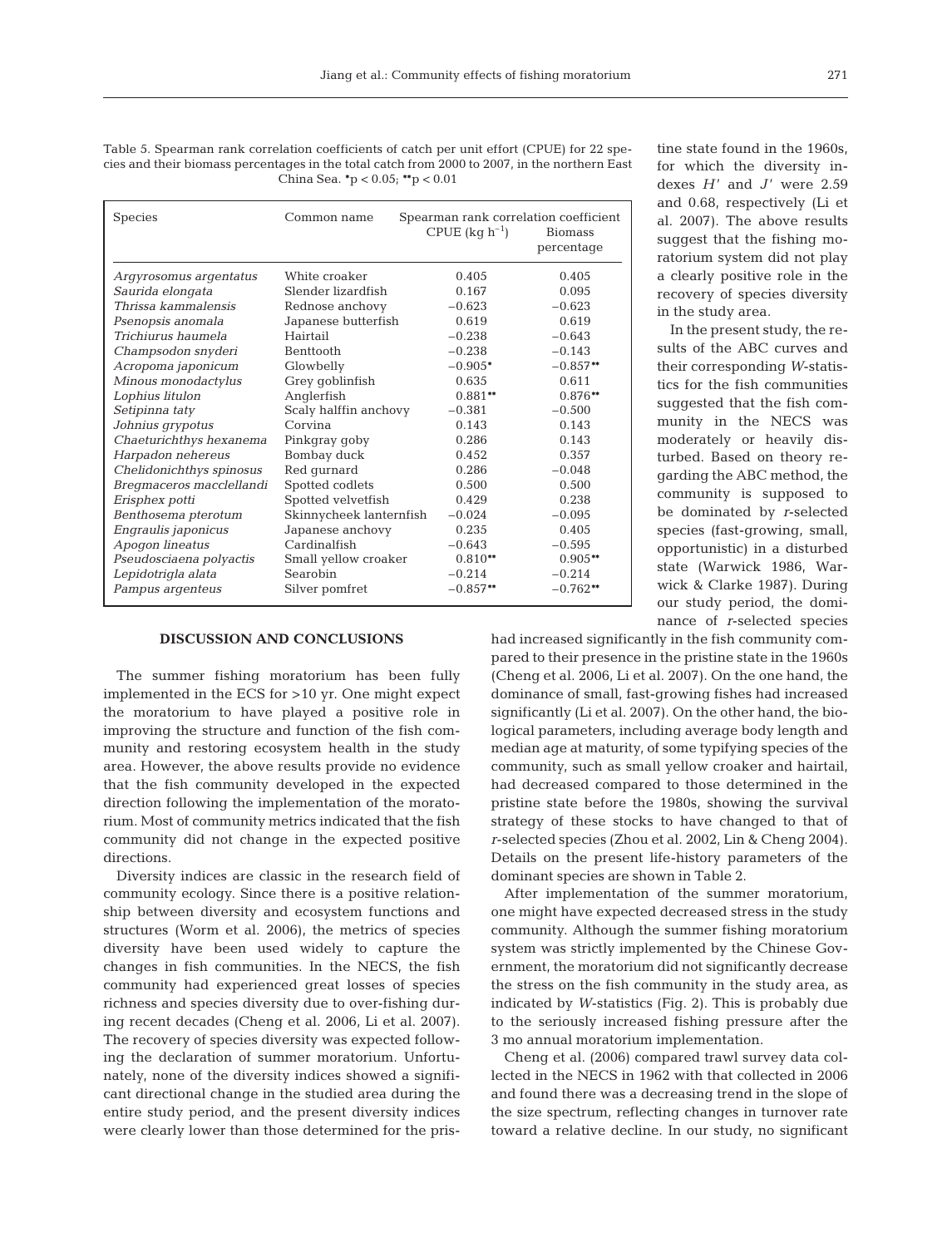trends in the slopes or intercepts of size spectra were found in the study periods, which indicated that productivity and turnover rate of the community studied did not exhibit recovery. We might conclude that the effects of the summer moratorium on community function in the NECS were not obvious.

Although no time trends were found in the aggregate indicators of the study community, including species diversity, *W*-statistics, and the slope and intercept of the size spectrum, a directional change in the composition of the fish community in terms of relative biomass was detected following the implementation of the summer fishing moratorium system. The most obvious characteristics of the change were that the temporal trends in the dominance of the main target species were variable. After the summer fishing moratorium was carried out, temporal changes in the relative and absolute biomass of dominant species were different. Above all there were 3 forms of change, namely increase, fluctuation, and decrease. Temporal changes of the 3 most dominant species, small yellow croaker *Pseudosciaena polyactis*, hairtail *Trichiurus haumela*, and silver pomfret *Pampus argenteus* followed the 3 forms, respectively.

The CPUE of small yellow croaker, which was considered one of the most dominant species in the study area, increased significantly from 2000 to 2007 (Table 5). According to previous studies (Lin & Cheng 2004), there were 2 main reasons contributing to the increase in the population of small yellow croaker. First, was the early maturity of the species, which benefitted the recruitment, and, secondly, the nursery period coincided with the summer moratorium. The annual spawning season for small yellow croaker is from April to June, and the following months, July to September, represent a critical stage in juvenile development. Therefore, the summer moratorium, which runs from 16 June to 15 September, increased the survival rate of juveniles and thereby promoted the stock.

The population of hairtail was fluctuating during the study period, which could be attributed to the unstable population structure (Mi 1997, Zhou et al. 2002). The hairtail population was predominantly in the lower age groups, and the annual recruitment clearly affected the total biomass of the population. The fluctuation of the hairtail population may be caused by the changes in environmental conditions that affect the recruitment period.

Silver pomfret was one of the most commercially valuable species in the ECS, and had been confronted with more intense fishing pressure than other species for a long time. Moreover, it was the main target species for gill net fishing, which was not banned by the moratorium. Therefore, silver pomfret was under intense fishing pressure, even during the moratorium. Consequently, it did not recover in spite of the implementation of the moratorium (Table 5).

In summary, the results of the present study revealed that the fish community structure of the NECS was not stable, but underwent directional changes in terms of relative biomass composition following the implementation of the summer fishing moratorium. Since the dominance of small yellow croaker increased significantly, the dominance of other stocks would be expected to decline correspondingly. The fish community structure might, therefore, become less diverse. The changes in species composition somehow did not result in positive changes in the functioning of fish community. The results of ABC analysis showed that the fish community was still moderately disturbed. And the indicators related to the stability and functioning of fish community, such as biodiversity and the slope and intercept of the size spectrum, showed no positive trends during the study periods.

All of these factors indicated that the summer moratorium was only beneficial to certain stocks, but did not play a positive role in the restoration process of fish community structure and function in the study area. The moratorium merely shifted fishing efforts from the summer to other seasons, and annual fishing effort was not effectively reduced. Under the heavy fishing pressure, the structure and function of the fish community could not quite recover. To ensure the maintenance of a healthy ecosystem, a comprehensive set of restrictions on fishing efforts must be imposed on the fishery in the area. According to successful programs attempted around the world, creating MPAs (marine protected areas) or no-take zones around important spawning and nursery sites may help depleted local fisheries recover, as well as helping to reduce the impact of fisheries on marine ecosystems.

*Acknowledgements.* We thank R. R. Edpalina for helpful comments on the manuscript. Thanks also to all scientific staff and crew members for their assistance in collecting data during the surveys. The original data collection was funded by the Ministry of Science and Technology of China.

## LITERATURE CITED

- ▶ Blanchard F, Leloc'h F, Hily C, Boucher J (2004) Fishing effects on diversity, size and community structure of the benthic invertebrate and fish megafauna on the Bay of Biscay coast of France. Mar Ecol Prog Ser 280:249–260
- Blanchard JL, Dulvy NK, Jennings S, Ellis JR, Pinnegar JK, ➤Tidd A, Kell LT (2005) Do climate and fishing influence size-based indicators of Celtic Sea fish community structure? ICES J Mar Sci 62:405–411
	- Boudreau PR, Dickie LE (1992) Biomass spectra of aquatic ecosystems in relation to fisheries yield. Can J Fish Aquat Sci 49:1528–1538
	- Cheng Y, Fan W (2001) Study of time-serial analysis of marine capture yield in East China Sea region. J Fish Sci China 6:81–85 (in Chinese, with English abstract)